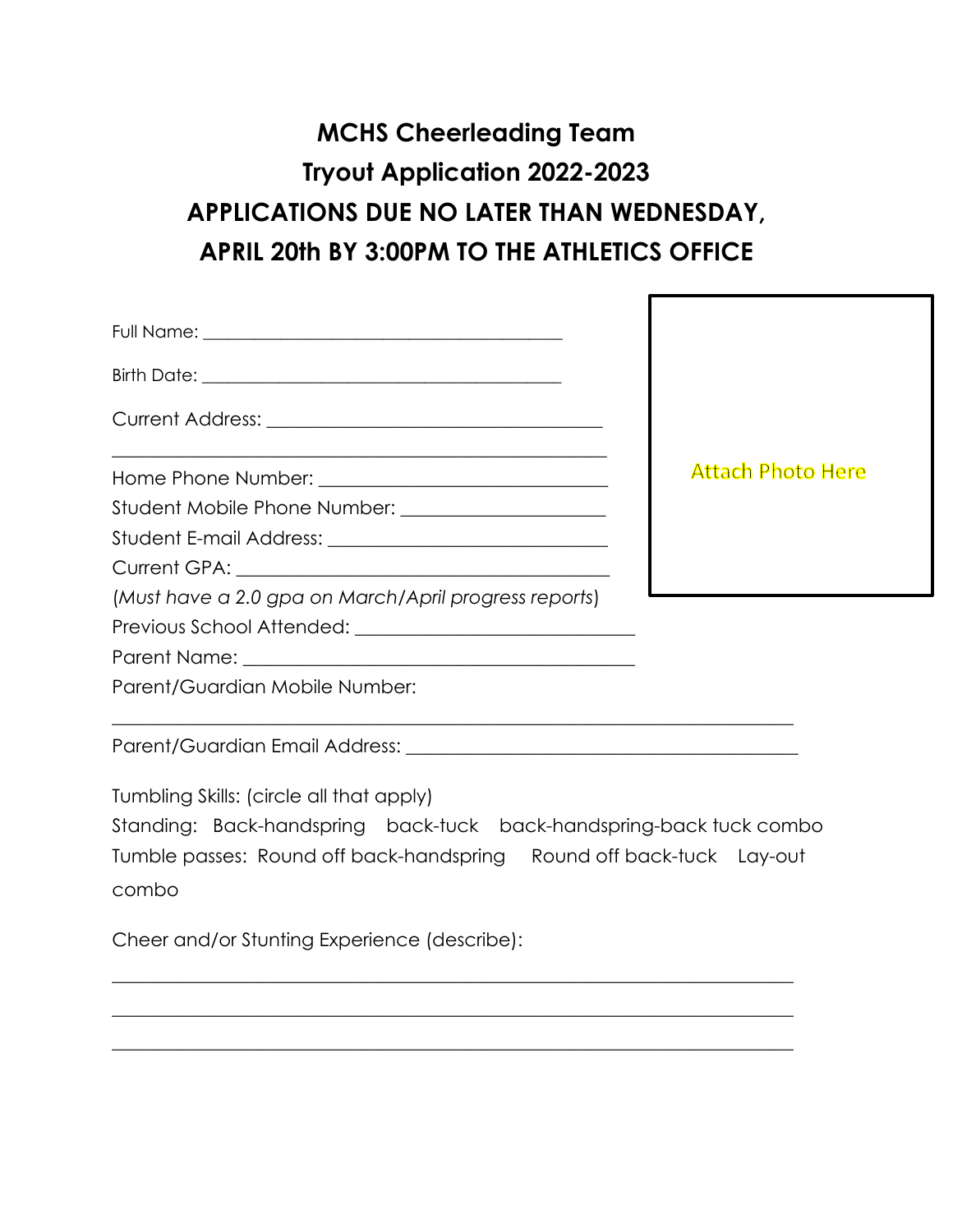Why do you want to be a Sundevil Cheerleader?

Other extra-curricular activities you expect to be involved with at school:

 $\_$  , and the set of the set of the set of the set of the set of the set of the set of the set of the set of the set of the set of the set of the set of the set of the set of the set of the set of the set of the set of th  $\_$  , and the set of the set of the set of the set of the set of the set of the set of the set of the set of the set of the set of the set of the set of the set of the set of the set of the set of the set of the set of th

 $\_$  , and the set of the set of the set of the set of the set of the set of the set of the set of the set of the set of the set of the set of the set of the set of the set of the set of the set of the set of the set of th

 $\_$  , and the set of the set of the set of the set of the set of the set of the set of the set of the set of the set of the set of the set of the set of the set of the set of the set of the set of the set of the set of th

 $\_$  , and the set of the set of the set of the set of the set of the set of the set of the set of the set of the set of the set of the set of the set of the set of the set of the set of the set of the set of the set of th  $\_$  , and the set of the set of the set of the set of the set of the set of the set of the set of the set of the set of the set of the set of the set of the set of the set of the set of the set of the set of the set of th

 $\_$  , and the set of the set of the set of the set of the set of the set of the set of the set of the set of the set of the set of the set of the set of the set of the set of the set of the set of the set of the set of th

 $\_$  , and the set of the set of the set of the set of the set of the set of the set of the set of the set of the set of the set of the set of the set of the set of the set of the set of the set of the set of the set of th

Which team are you trying out for? Junior Varsity or Varsity

Are you interested in Competition team? YES or NO

## **This application will not be complete unless the following items are included**

1. Progress report print outs for first and second trimester

2. Two letters of recommendation. (from previous coaches, teachers, staff and community figures).

**3. All Inter/Intra District transfers must be approved prior to tryouts.**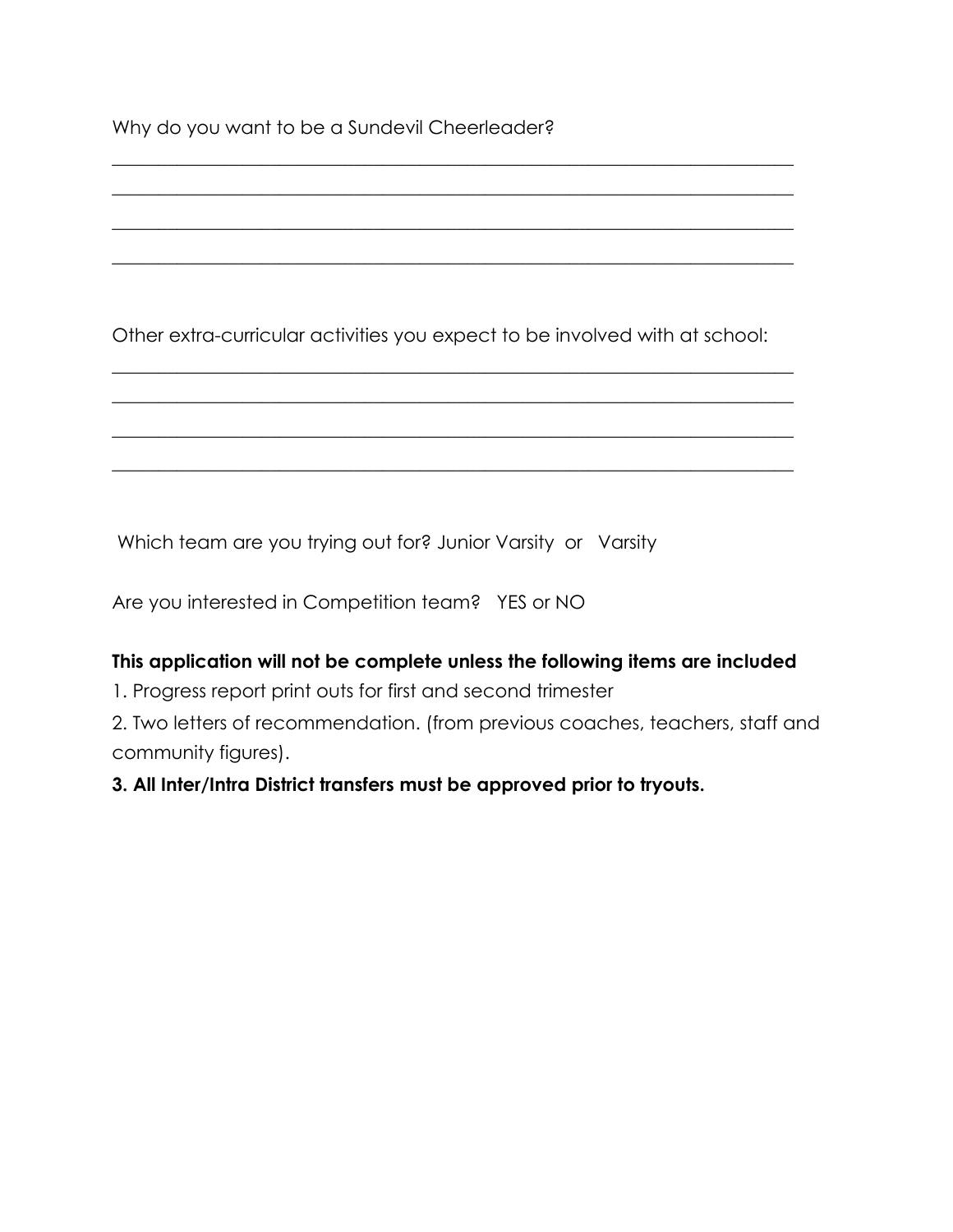## **2022 / 2023 Cheer Acceptance/Permission Agreement**

My child, \_\_\_\_\_\_\_\_\_\_\_\_\_\_\_\_\_\_\_\_\_\_\_\_\_\_\_\_\_\_\_\_\_\_has my permission to tryout to be a member of the cheer squad at Mt Carmel High School. Upon making the squad, I understand that he/she must abide by the rules and regulations set forth by the Cheer Coach and Administration, and that he/she will be present for all required events, including, but not limited to all practices, games and competitions. I will be provided with a copy of the MCHS Cheer Squad Rules and Regulations and I understand that the violation of any of the rules may lead to temporary or permanent suspension from the squad. I agree to complete and return the attached forms no later than **Aril 19th, 2022 by 3:00pm**, or my child will not be allowed to tryout for the squad. I understand that my child must attend all practices (unless excused by the advisor or administrator) and tryout sessions or my child may not be considered for a position on the 2022- 2023 cheer squad.

I understand that my daughter/son will be evaluated by qualified judges and we agree to abide by the decision of the judges.

I understand that cheerleading carries with it an inherent risk of physical bodily injury, including but not limited to: muscle pulls, dislocation, concussion, and broken bones. I understand this risk and will not hold Mt. Carmel High School, its personnel, or coaching staff responsible in the case of accident of injury at any time. Any physical limitations must be noted in the Tryout Application and modifications will be provided as necessary.

| Parent/Guardian | Date | Parent/Guardian | Date |
|-----------------|------|-----------------|------|

**\_\_\_\_\_\_\_\_\_\_\_\_\_\_\_\_\_\_\_\_\_\_\_\_\_\_\_\_\_ \_\_\_\_\_\_\_\_\_\_\_\_\_\_\_\_\_\_** 

I am interested in being a Cheer Squad Member at Mt. Carmel High School. I understand the risks stated above. If selected, I promise to abide by the rules and regulations set forth by the Head Cheer Coach and the Athletic Director and/or Principal of Mt. Carmel High School. I promise to cooperate and follow the instructions of the squad's coach.

Student Signature Date Date

 $\overline{\phantom{a}}$  , where  $\overline{\phantom{a}}$ Grade Next Year